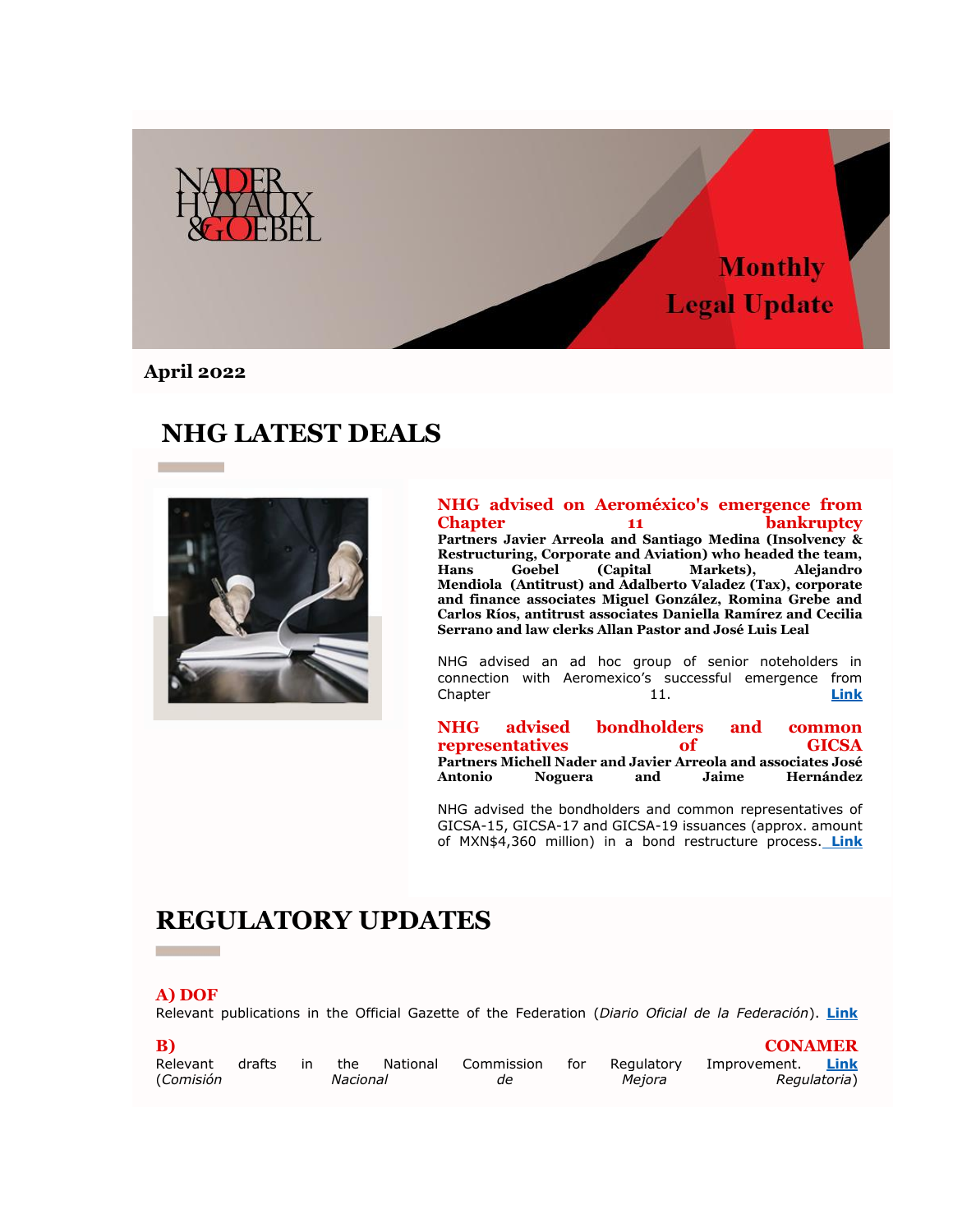**C) CONGRESO DE LA UNIÓN**  Relevant bills introduced before the Mexican Congress. **[Link](https://nhg335.lt.acemlnb.com/Prod/link-tracker?notrack=1&redirectUrl=aHR0cHMlM0ElMkYlMkZ3d3cubmhnLm14JTJGd3AtY29udGVudCUyRnVwbG9hZHMlMkYyMDIyJTJGMDQlMkZOSEctOTMyMTAtdjgtQWN0dWFsaXphY2lvbl9Ob3JtYXRpdmFfLV9NYXJ6b18yMDIyX0MucGRm&sig=Bp5fMxqJpUfkMmkWCe4R8N43CYAbiwmzMNNpmmR8GTb7&iat=1654802663&a=%7C%7C25487300%7C%7C&account=nhg335%2Eactivehosted%2Ecom&email=sf%2FV9l4ieKNMOZdeVagRzQ%3D%3D&s=ccd1870a579f2011876aca44733daec7&i=173A245A6A1767)**

# **SPECIALIZED PUBLICATIONS**



## **Progress and opportunities on the fight against discrimination in the Insurance Sector (Revista Industria Legal)**

### **Associate Mauricio López**

NHG contributed to Revista Industria Legal with an overview of the progress and opportunities in Mexico's insurance sector on the fight against discrimination. **[Link](https://nhg335.lt.acemlnb.com/Prod/link-tracker?notrack=1&redirectUrl=aHR0cHMlM0ElMkYlMkZ3d3cubmhnLm14JTJGd3AtY29udGVudCUyRnVwbG9hZHMlMkYyMDIyJTJGMDQlMkZJbmR1c3RyaWEtTGVnYWwtTXgtVm9sLi01LU1hcnpvLTIwMjIucGRm&sig=7VR26RbvnrGGuxJcAwLvdcEsC6pF1obE96ZXK27N56gA&iat=1654802663&a=%7C%7C25487300%7C%7C&account=nhg335%2Eactivehosted%2Ecom&email=sf%2FV9l4ieKNMOZdeVagRzQ%3D%3D&s=ccd1870a579f2011876aca44733daec7&i=173A245A6A1790)**

## **NEWSLETTERS**



## **New investigation in the retail e-commerce market in Mexico**

**Partner Alejandro Mendiola and associate Daniella Ramírez** 

The Federal Antitrust Commission announced the commencement of an investigation for the possible existence of barriers to competition and/or essential inputs in the retail ecommerce market in Mexico. **[Link](https://nhg335.lt.acemlnb.com/Prod/link-tracker?notrack=1&redirectUrl=aHR0cHMlM0ElMkYlMkZ3d3cubmhnLm14JTJGZW5fZ2IlMkZudWV2YS1pbnZlc3RpZ2FjaW9uLWVuLWVsLW1lcmNhZG8tZGUtY29tZXJjaW8tZWxlY3Ryb25pY28tbWlub3Jpc3RhLWVuLW1leGljbyUyRg==&sig=Cx4y9ytAuJxCNKPLvLdTdhonNTK6JDMHL4EdHhcaM6o2&iat=1654802663&a=%7C%7C25487300%7C%7C&account=nhg335%2Eactivehosted%2Ecom&email=sf%2FV9l4ieKNMOZdeVagRzQ%3D%3D&s=ccd1870a579f2011876aca44733daec7&i=173A245A6A1788)**

### **New investigation in the market of household insecticides within the Mexican territory Partner Alejandro Mendiola and associate Daniella Ramírez**

The Federal Antitrust Commission published a notice announcing a vertical restrain (boycott) investigation in the market of production, distribution and commercialization of household insecticides, which may result in substantial fines. **[Link](https://nhg335.lt.acemlnb.com/Prod/link-tracker?notrack=1&redirectUrl=aHR0cHMlM0ElMkYlMkZ3d3cubmhnLm14JTJGZW5fZ2IlMkZjb21wZXRlbmNpYS1lY29ub21pY2EtbnVldmEtaW52ZXN0aWdhY2lvbi1lbi1lbC1tZXJjYWRvLWRlLWluc2VjdGljaWRhcy1kb21lc3RpY29zLWVuLXRlcnJpdG9yaW8tbmFjaW9uYWwlMkY=&sig=8uoyG3iJM5amnLjx8kV7fPBayQSf1coQAZi3tZaFZNma&iat=1654802663&a=%7C%7C25487300%7C%7C&account=nhg335%2Eactivehosted%2Ecom&email=sf%2FV9l4ieKNMOZdeVagRzQ%3D%3D&s=ccd1870a579f2011876aca44733daec7&i=173A245A6A1789)**

# **NHG BREAKING NEWS**